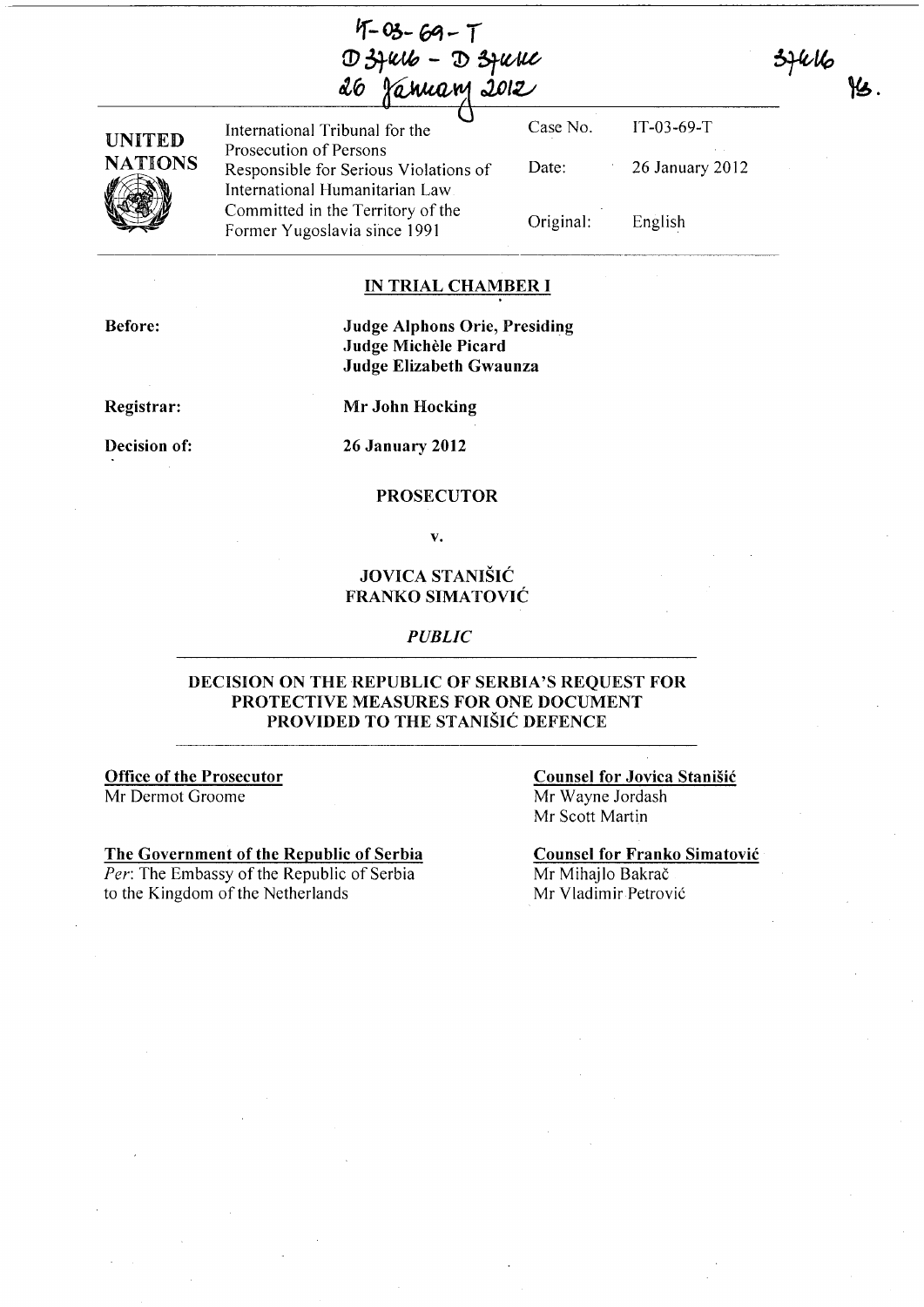TRIAL CHAMBER I of the International Tribunal for the Prosecution of Persons Responsible for Serious Violations of International Humanitarian Law Committed in the Territory of the Former Yugoslavia since 1991;

BEING SEISED of the "Republic of Serbia's Request for Protective Measures for one Document Provided to the Defence Team of the Accused Jovica Stanišić", filed confidentially on 27 December 2011 ("Request"), wherein the Republic of Serbia ("Serbia") requests that one document provided to the Stanišić Defence ("Document") remain confidential and be used only in its redacted form;

NOTING that Serbia proposed to redact the Document so as to withhold from the public the identity of one person mentioned in the Document, in order to protect its national security interests;  $\frac{1}{1}$ 

NOTING that on 5 January 2012, the Prosecution responded to the Request, not objecting to Serbia's proposed redaction;<sup>2</sup>

RECALLING AND REFERRING to the applicable law governing requests for protective measures on national security grounds as set out in previous decisions;<sup>3</sup>

RECALLING that information identifying active operatives of the Serbian State Security Service ("BIA") should remain confidential in order to protect Serbia's national security interests;<sup>4</sup>

CONSIDERING that the person whose identity Serbia seeks to protect is an active BIA operative;5

FINDING that information revealing the aforementioned person's identity should therefore be redacted in order to protect Serbia's national security interests;

NOTING that the non-redacted Document is in evidence as exhibit 0395, under seal;

PURSUANT to Article 29 of the Statute of the Tribunal and Rules 39, 54, and 54 *bis* of the Rules of Procedure and Evidence;

HEREBY GRANTS the Request and DECIDES that exhibit 0395 shall remain under seal;

REMINDS the parties generally of their ongoing obligation to review the trial record and request status changes where appropriate;

- Request, paras 5-6, 8, 10-11, Annex A.
- $\overline{2}$ Prosecution Response to the Republic of Serbia's Request for Protective Measures for one Document Provided' to the Defence Team of the Accused Jovica Stanisic, 5 January 2012, (Confidential) ("Response"), para. 2.
- $\overline{\mathbf{3}}$ Decision on the Republic of Serbia's Requests for Protective Measures in relation to Documents Provided to the Prosecution, 7 October 2011 (Confidential), paras 17-23, 35; Second Decision on the Republic of Serbia's Motion for Protective Measures, 3 November 2009 (Confidential) ("Decision on Second Motion"), paras 4-7. Decision on Second Motion, para. 9.
- Request, paras 10-11; Response, para. 2.

Case No. IT-03-69-T 26 January 20 I 2

5FRIS